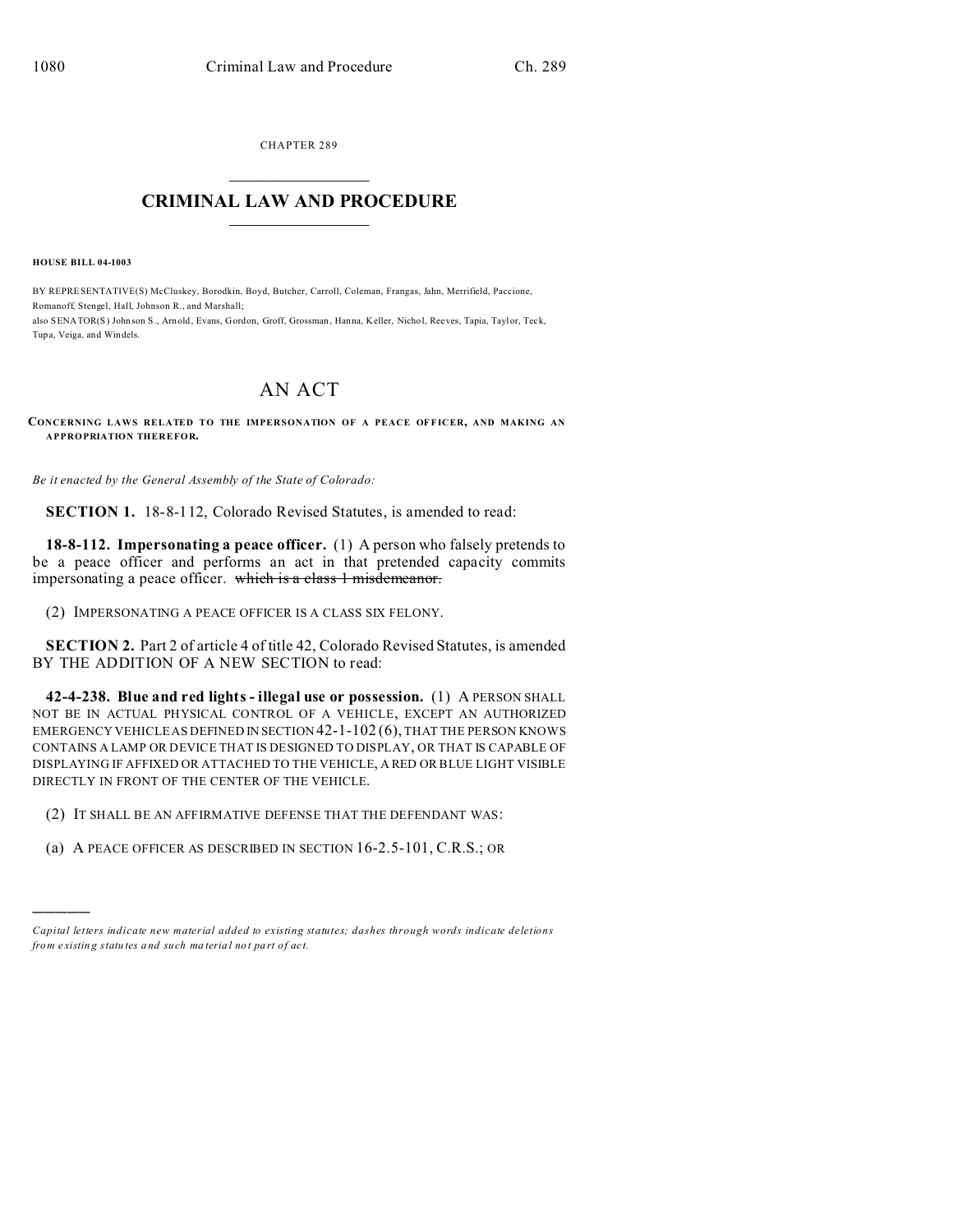## Ch. 289 Criminal Law and Procedure 1081

(b) IN ACTUAL PHYSICAL CONTROL OF A VEHICLE EXPRESSLY AUTHORIZED BY A CHIEF OF POLICE OR SHERIFF TO CONTAIN A LAMP OR DEVICE THAT IS DESIGNED TO DISPLAY, OR THAT IS CAPABLE OF DISPLAYING IF AFFIXED OR ATTACHED TO THE VEHICLE, A RED OR BLUE LIGHT VISIBLE FROM DIRECTLY IN FRONT OF THE CENTER OF THE VEHICLE; OR

(c) A MEMBER OF A VOLUNTEER FIRE DEPARTMENT OR A VOLUNTEER AMBULANCE SERVICE WHO POSSESSES A PERMIT FROM THE FIRE CHIEF OF THE FIRE DEPARTMENT OR CHIEF EXECUTIVE OFFICER OF THE AMBULANCE SERVICE THROUGH WHICH THE VOLUNTEER SERVES TO OPERATE A VEHICLE PURSUANT TO SECTION  $42-4-222(1)(b)$ ; OR

(d) A VENDOR WHO EXHIBITS, SELLS, OR OFFERS FOR SALE A LAMP OR DEVICE DESIGNED TO DISPLAY, OR THAT IS CAPABLE OF DISPLAYING, IF AFFIXED OR ATTACHED TO THE VEHICLE, A RED OR BLUE LIGHT.

(3) A VIOLATION OF THIS SECTION IS A CLASS 1 MISDEMEANOR.

**SECTION 3. Repeal.** 29-5-102, Colorado Revised Statutes, is repealed.

**SECTION 4. Repeal.** 42-4-220 (3) (b), Colorado Revised Statutes, is repealed as follows:

**42-4-220. Motorized bicycles - motor-driven cycles - lighting equipment department control - use and operation.** (3) (b) No person shall equip, drive, or move any vehicle or equipment upon any highway with any lamp or device thereon capable of displaying a red or blue light visible from directly in front of the center thereof. This section shall not apply to any vehicle upon which such lights visible from the front are expressly authorized or required by this article.

**SECTION 5.** 42-4-222 (1), Colorado Revised Statutes, is amended to read:

**42-4-222. Volunteer firefighters - volunteer ambulance attendants - special lights and alarm systems.** (1) (a) All members of volunteer fire departments regularly attached to the fire departments organized within incorporated towns, and COUNTIES, cities, and fire protection districts and all members of a volunteer ambulance service regularly attached to a volunteer ambulance service within an area which the ambulance service would be reasonably expected to serve may have their private automobiles equipped with a signal lamp or a combination of signal lamps capable of displaying flashing, oscillating, or rotating red lights visible to the front and rear at five hundred feet in normal sunlight. In addition to the red light, flashing, oscillating, or rotating signal lights may be used that emit white or white in combination with red lights. At least one of such signal lamps or combination of signal lamps shall be mounted on the top of the automobile. Said automobiles may be equipped with audible signal systems such as sirens, whistles, or bells. Said lights, together with any signal systems authorized by this subsection (1), may be used only when a member of a fire department is responding to or attending a fire alarm or other emergency or when a member of an ambulance service is responding to an emergency requiring the member's services. Neither such lights nor such signals shall be used for any other purpose than those set forth in this subsection (1). If used for any other purpose, such use shall constitute a violation of this subsection (1), and the violator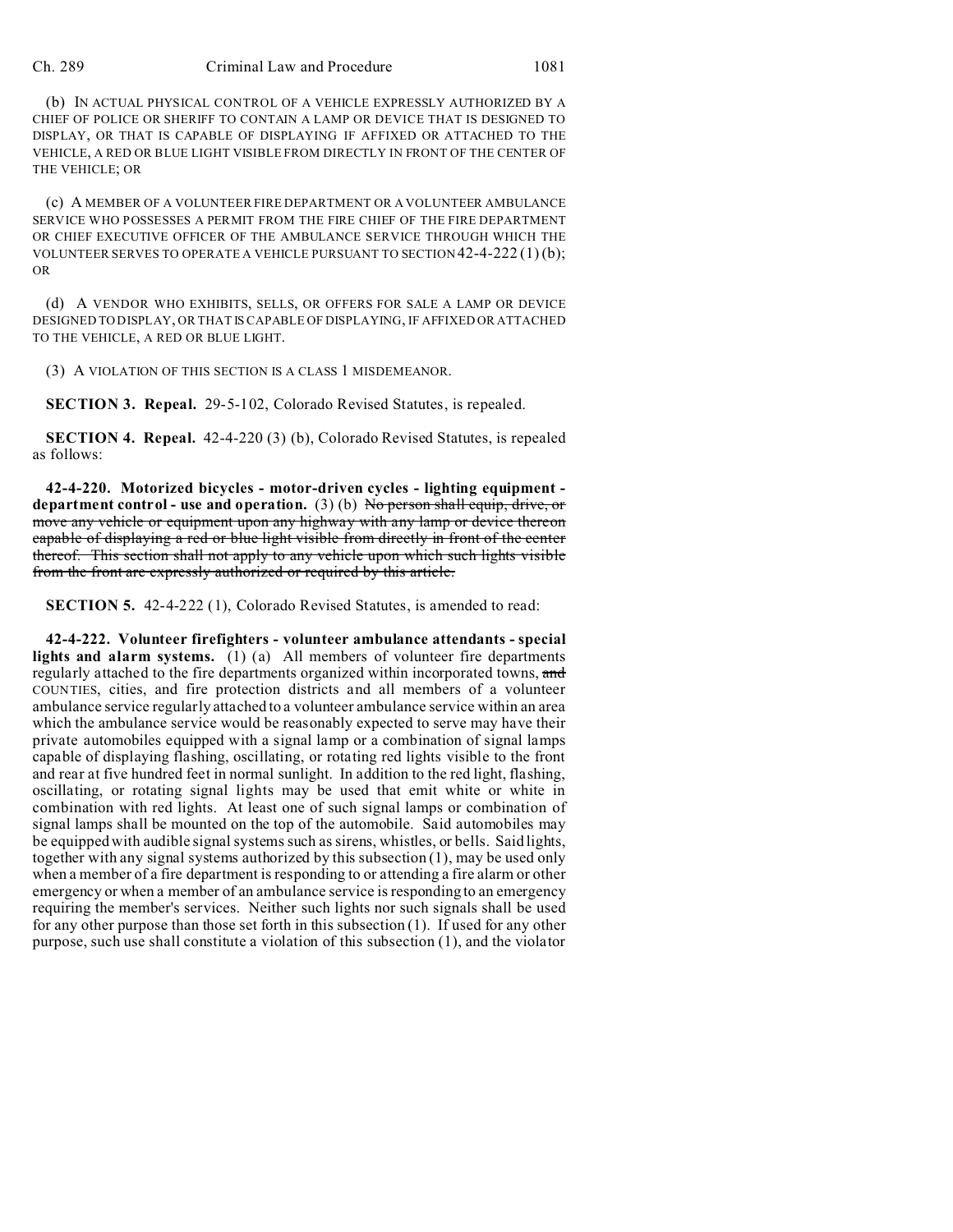commits a class B traffic infraction.

(b) NOTWITHSTANDING THE PROVISIONS OF PARAGRAPH (a) OF THIS SUBSECTION (1), A MEMBER OF A VOLUNTEER FIRE DEPARTMENT OR A VOLUNTEER AMBULANCE SERVICE MAY EQUIP HIS OR HER PRIVATE AUTOMOBILE WITH THE EQUIPMENT DESCRIBED IN PARAGRAPH (a) OF THIS SUBSECTION (1) ONLY AFTER RECEIVING A PERMIT FOR THE EQUIPMENT FROM THE FIRE CHIEF OF THE FIRE DEPARTMENT OR CHIEF EXECUTIVE OFFICER OF THE AMBULANCE SERVICE THROUGH WHICH THE VOLUNTEER SERVES.

**SECTION 6.** Part 1 of article 1 of title 17, Colorado Revised Statutes, is amended BY THE ADDITION OF A NEW SECTION to read:

**17-1-151. Appropriation to comply with section 2-2-703.** (1) PURSUANT TO SECTION 2-2-703,C.R.S., THE FOLLOWINGSTATUTORY APPROPRIATIONS, OR SO MUCH THEREOF AS MAY BE NECESSARY, ARE MADE IN ORDER TO IMPLEMENT H.B. 04-1003, ENACTED AT THE SECOND REGULAR SESSION OF THE SIXTY-FOURTH GENERAL ASSEMBLY:

(a) FOR THE FISCAL YEAR BEGINNING JULY 1, 2004, IN ADDITION TO ANY OTHER APPROPRIATION, THERE IS HEREBY APPROPRIATED FROM THE CAPITAL CONSTRUCTION FUND CREATED IN SECTION 24-75-302, C.R.S., TO THE CORRECTIONS EXPANSION RESERVE FUND CREATED IN SECTION 17-1-116, THE SUM OF ONE HUNDRED FIFTY-TWO THOUSAND EIGHT HUNDRED DOLLARS (\$152,800).

(b) FOR THE FISCAL YEAR BEGINNING JULY 1, 2005, IN ADDITION TO ANY OTHER APPROPRIATION, THERE IS HEREBY APPROPRIATED TO THE DEPARTMENT OF CORRECTIONS, OUT OF ANY MONEYS IN THE GENERAL FUND NOT OTHERWISE APPROPRIATED, THE SUM OF SIXTY-ONE THOUSAND TWO HUNDRED DOLLARS (\$61,200).

(c) FOR THE FISCAL YEAR BEGINNING JULY 1, 2006, IN ADDITION TO ANY OTHER APPROPRIATION, THERE IS HEREBY APPROPRIATED TO THE DEPARTMENT OF CORRECTIONS, OUT OF ANY MONEYS IN THE GENERAL FUND NOT OTHERWISE APPROPRIATED, THE SUM OF SIXTY-ONE THOUSAND TWO HUNDRED DOLLARS (\$61,200).

(d) FOR THE FISCAL YEAR BEGINNING JULY 1, 2007, IN ADDITION TO ANY OTHER APPROPRIATION, THERE IS HEREBY APPROPRIATED TO THE DEPARTMENT OF CORRECTIONS, OUT OF ANY MONEYS IN THE GENERAL FUND NOT OTHERWISE APPROPRIATED, THE SUM OF SIXTY-ONE THOUSAND TWO HUNDRED DOLLARS (\$61,200).

(e) FOR THE FISCAL YEAR BEGINNING JULY 1, 2008, IN ADDITION TO ANY OTHER APPROPRIATION, THERE IS HEREBY APPROPRIATED TO THE DEPARTMENT OF CORRECTIONS, OUT OF ANY MONEYS IN THE GENERAL FUND NOT OTHERWISE APPROPRIATED, THE SUM OF SIXTY-ONE THOUSAND TWO HUNDRED DOLLARS (\$61,200).

**SECTION 7. Capital construction appropriation - legislative intent.** (1) In addition to any other appropriation, there is hereby appropriated, out of the moneys